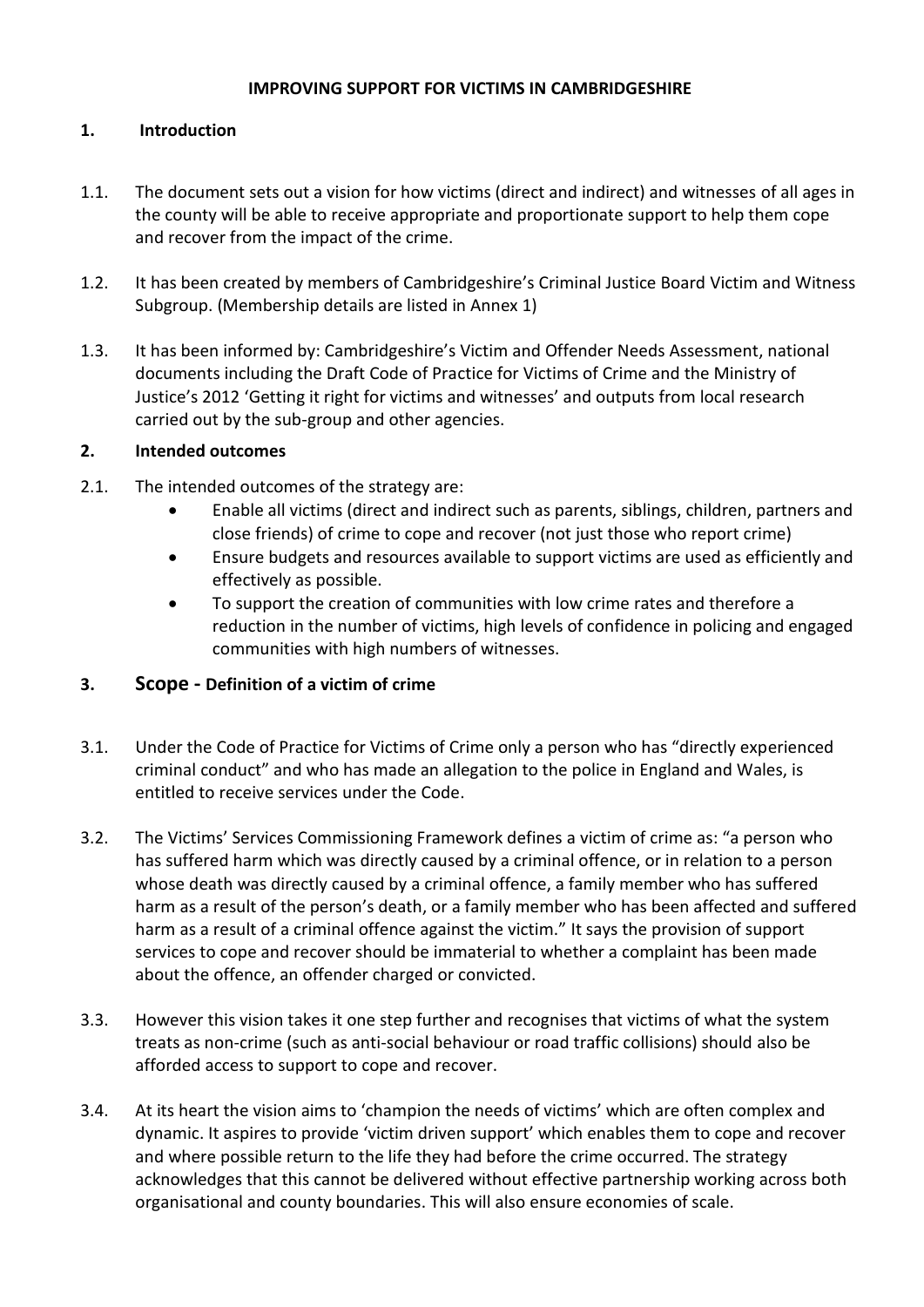## **4. Definition of risk**

- 3.1 The term 'risk' carries a different meaning for each agency and is often used interchangeably. However all agencies use risk levels to prioritise and allocate resources. Within this vision the term 'risk' is used to collectively highlight that the victim could be at risk of serious harm:
	- **•** from the offender
	- from themselves through self-harm
	- through harming others (for example dependents),
	- or is at risk of their physical and mental wellbeing deteriorating as a direct result of being a victim of crime (this could result in homelessness, loss of employment leading to financial problems or an increased disposition to abuse drugs and alcohol). This could also have an adverse impact on other members of the family particularly children. (See also 9.2)

To this end it is acknowledged that the criminal justice system, social care and health need to develop a common language around the definition of risk.

### **5. Current situation - People who are victims of crime in Cambridgeshire**

- 5.1. There were 31,503 unique victims in 2012/13 (2,113 repeat victims) reported to Cambridgeshire Constabulary. However many people do not report crimes and national surveys suggest that at least one in five people in the country are victims of crime each year. Applied to the population of Cambridgeshire and Peterborough this suggests approximately 100,000 people (aged between 10 and 65) could have been a victim of some sort of crime in the last year.
- 5.2. The likelihood of someone reporting a crime depends on the nature of the crime they have experienced. It is suggested that almost 100 per cent of people who have had their car stolen will report it to the police; while only 11 per cent of people who are a victim of a serious sexual offence will report it. There are many varied reasons for this disparity in reporting which can be specific to the processes, the individual and/or their personal circumstances.
- 5.3. Of those people who are victims of crime who do report, 85 per cent (in 2012) were satisfied with the whole experience they receive from the police. However, the public's confidence in public services will affect their decision whether to report a crime or not. It should be noted that historically, the percentage of people who felt that police and local agencies were dealing with things that matter to the people in their community has been lower in Cambridgeshire, than in some areas.
- 5.4. Within this strategy people who are victims of crime have been divided into three groups:
	- the many people who do not report crime and do not seek additional support;
	- those people who enter the criminal justice system, are supported within it and do not seek additional support; and
	- those people upon which the crime has had a profound effect that they require additional support (this must also include those who have already entered the criminal justice system and people who have not reported the crime to police)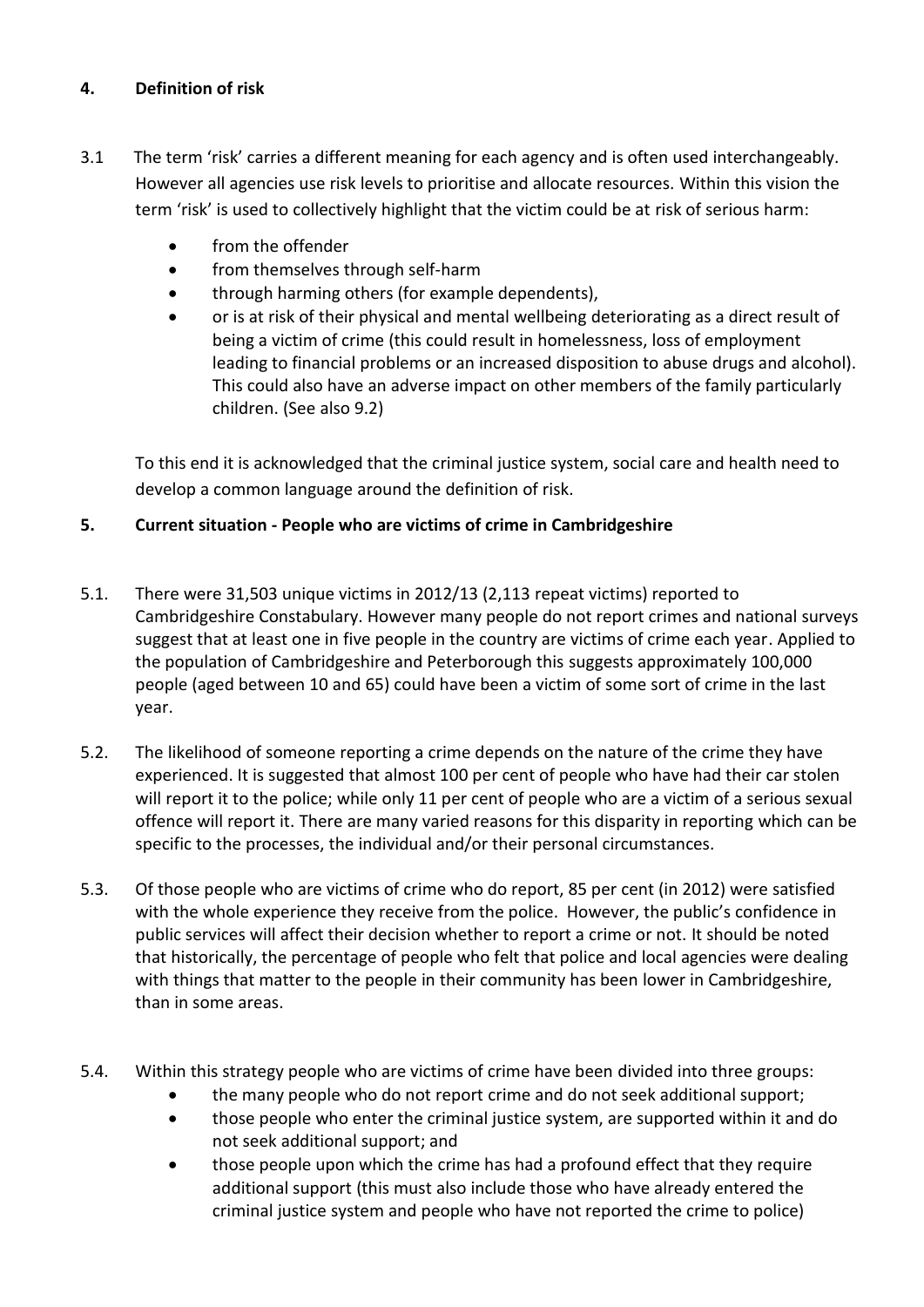### **6. Safe, strong and healthy communities**

- 6.1. In a healthy, strong community there are low crime rates, high levels of confidence in policing and engaged communities with high numbers of witnesses. Much work is ongoing in the county to build such communities. Priority 4 of Cambridgeshire's Health and Wellbeing Strategy aims to: Create a safe environment and help to build strong communities, wellbeing and mental health. Safer Peterborough Partnership has its own continuing target to reduce the number of victims of crime by ten per cent in the three years 2011-14. A wide range of agencies, statutory and non-statutory, play a part in supporting communities and delivering early intervention and preventative work.
- 6.2. Not everyone who has become a victim of crime needs the same support. Of those who choose not to report to the police (an estimated 68,000 people in 2012/13) many do not seek or need additional support or may rely on personal or community networks, such as Neighbourhood Watch.
- 6.3. However some of those who choose not to report crime do so out of fear or other reasons. They may not have the support of personal and wider community networks. The risk of becoming a victim is higher in many vulnerable groups. It is the responsibility of all agencies to identify these people who are victims and play a role in supporting them, or referring them for help and resolution of the crime which has affected them.
- 6.4. Increasingly all agencies are recognising this role, e.g. in response to domestic violence and sexual assault. Specific victims' services are available for people not choosing to report. For example not all of the 400 women supported by Cambridgeshire Women's Aid and Refuge, or the 320 people helped by the Sexual Assault Referral Centre in Peterborough choose to pursue criminal proceedings.
- 6.5. However the multi-agency approach for some vulnerable groups at risk of crime is less well developed e.g. those living in deprived/vulnerable localities, those with mental illness, those with learning disabilities, the elderly or young, potential victims of hate crime, honour-based violence and sexual exploitation. There may also be cultural or language barriers.

### 6.6 **Actions**

- Ensure co-ordinated work with communities to create a safe environment and build strong communities. For example prevention and early intervention work.
- Build up our understanding of those people (specifically vulnerable groups) who choose not to report their experience to the police and why.
- Ensure access to support for those people who require it and are victims who choose not to report the crime to the police.
- Record the number of victims accessing support who have not reported the crime to the police .
- Continued and improved multi-agency work to increase crime reporting, subsequent detections and the support given to people in the community who are victims to cope and recover.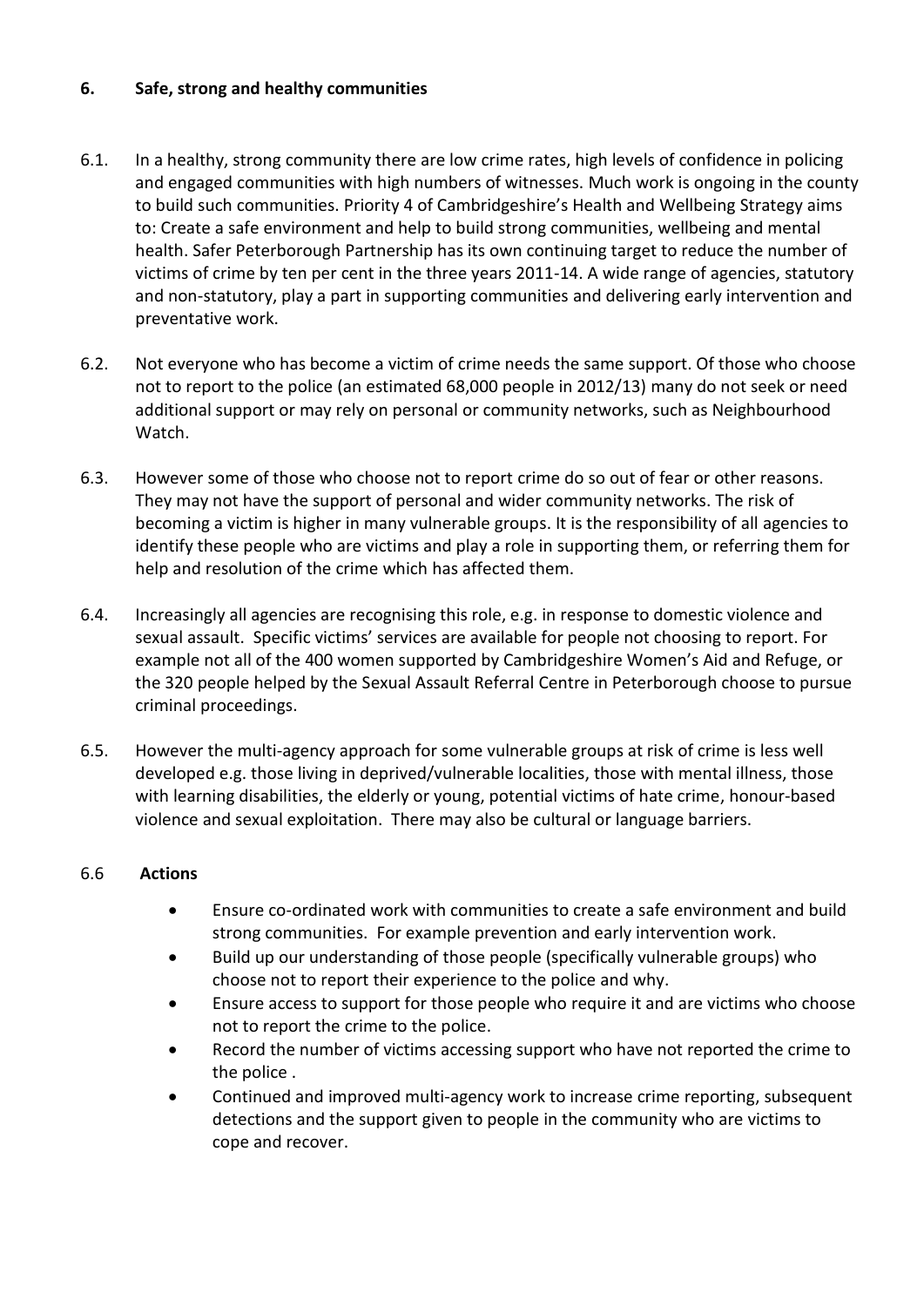# **7. Clear supportive pathways – Meeting the requirements of the Code of Practice for Victims of Crime**

- 7.1. The Code of Practice for Victims of Crime was published in October 2013. It sets out the key entitlements for victims of crime from the criminal justice system. It forms part of the wider Government strategy to transform the CJS with a victim-centered ethos. It sets out a series of 'enhanced entitlements' to victims of the most serious crime, persistently targeted victims and vulnerable or intimidated victims. It also sets out how the CJS must keep all victims up to date with their case and provide them with the information they require to engage effectively with them.
- 7.2. In 2012/13 32,000 people reported a crime to Cambridgeshire Constabulary, of these many did not wish to be provided with additional support to that given within the CJS; only a third chose to be referred to an initial triage victim support service. Of that third the majority of people were satisfied with an initial conversation and an email with a leaflet attached; only 1,229 people requested support beyond an email. Satisfaction with service delivery by the police is higher than found in the rest of the country.
- 7.3. Those people who are victims who require more support tend to be at the higher risk end of the spectrum; it is important these people are identified early. In fact Cambridgeshire's Victim and Offender Needs Assessment identified three distinct groups of victims:
	- those at risk of serious harm (such as domestic abuse, victims of sexual violence, hate crime and honour-based violence) and people bereaved by murder, manslaughter or as a result of a road traffic collision;
	- groups which include a number of cases which could leave the victim at risk of serious harm (such as anti-social behaviour, young victims, vulnerable elderly victims and those with mental health problems) and
	- those living in deprived areas. Three times more victims come from deprived areas than not deprived.

## 7.4 **Actions**

- Robust interagency plan put in place to implement the Code of Practice for Victims of Crime to ensure victims are given appropriate access to support.
- Emerging technology is used to ensure victims are automatically kept up to date and as much as possible victims themselves can easily access the information they require.
- Develop a common assessment tool (in consultation with all relevant partners) to determine victim need at regular intervals; this will highlight when early intervention is required to prevent the risk of them or others becoming seriously harmed escalating.
- Develop a more cohesive overarching, rather than agency specific, approach to measuring victim satisfaction.

## **8. Integrated support for victims who are at risk of serious harm or have substantial needs**

8.1. Victims' needs are complex, dynamic and wide ranging and this is reflected by the breadth of support services available. Responses should be tailored to the individual rather than crime type.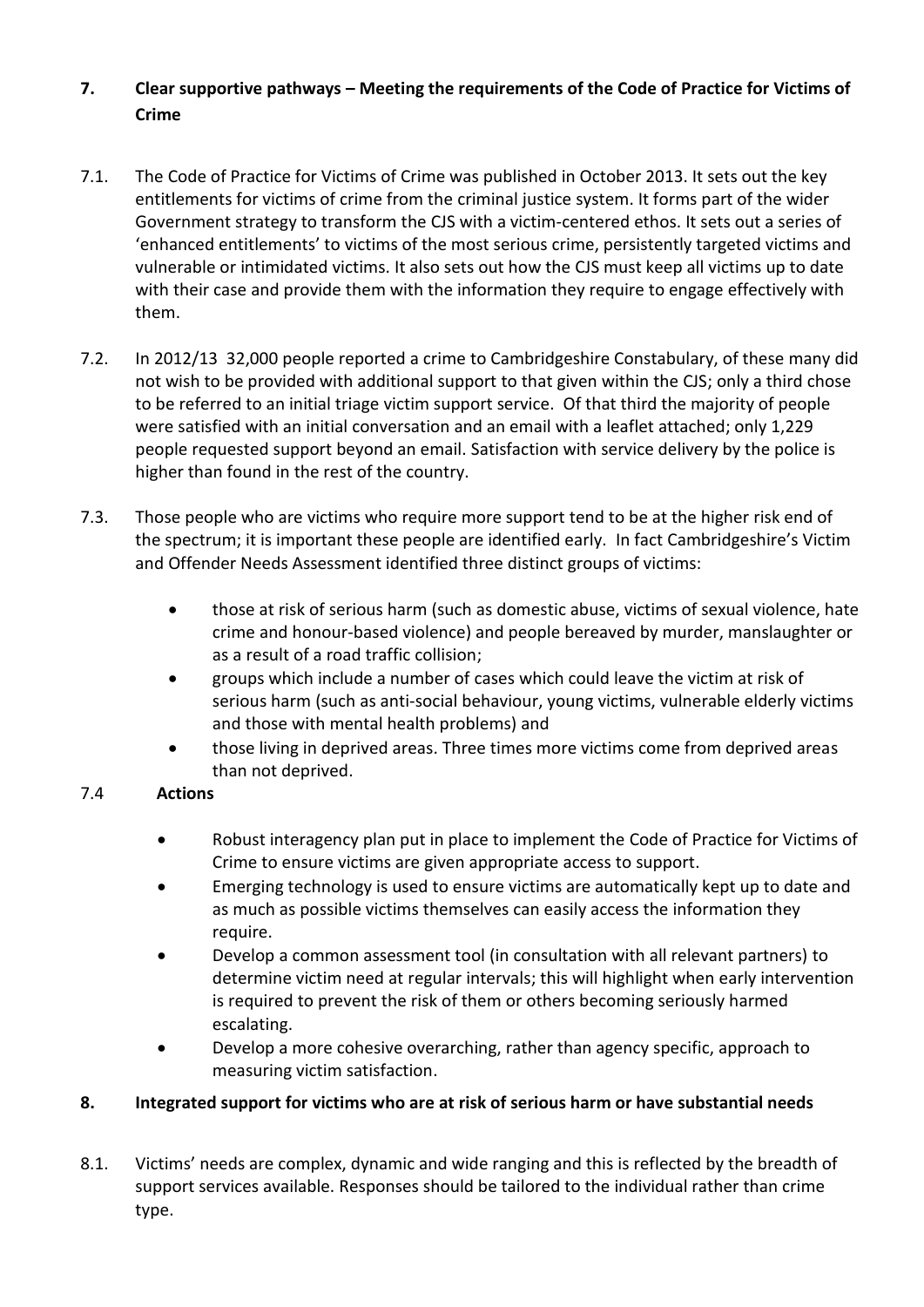- 8.2. 'Getting it right for Victims and Witnesses' reinforces the importance of the eight categories of need in which service providers should aim to help victims of crime achieve improvements in their life following the offence. These are: mental and physical health; shelter and accommodation; family, friends and children; education, skills and employments; drugs and alcohol; finance and benefits; outlook and attitudes; and social interaction.
- 8.3. Information from Victim Support (East of England) shows crime can have a profound impact on people. The needs of those who received additional face to face support was wide ranging with:
	- 70 per cent of victims saying the crime affected their health and wellbeing
	- 78 per cent of victims saying the crime affected their confidence
	- 43 per cent of victims saying the crime affected their housing
	- 51 per cent of victims saying the crime affected their relationships and social life
	- 35 per cent of victims saying the crime affected their work and study
	- 53 per cent of victims saying the crime affected them financially
- 8.4. Currently additional support for victims is provided by a wide range of providers.

### **A snapshot of additional commissioned services for people at risk of serious harm or who have substantial needs**

| <b>Commissioned provider</b>               | Number of victims supported                    |
|--------------------------------------------|------------------------------------------------|
| Victim Support                             | 1,229 people requested support beyond an       |
|                                            | email                                          |
|                                            | 140 given face to face support                 |
| <b>Bobby Scheme</b>                        | 307 (60-year-old plus) supported               |
|                                            |                                                |
| Cambridgeshire Independent Domestic        | 874 (54 men, 354 repeat victims)               |
| Violence Advocates                         |                                                |
| Peterborough Independent Domestic Violence | 805 (444 at risk of serious harm)              |
| Advocates                                  |                                                |
| Cambridgeshire Independent Sexual Violence | 173 (Of total support 76 acute, 97 historical) |
| Advocates                                  |                                                |
| Peterborough Independent Sexual Violence   | 310 (Victims of sexual violence)               |
| Advocates                                  |                                                |

- 8.5. For some groups, such as those who experience domestic violence or sexual assault, support services are increasingly co-ordinated for example through the MARU. But this is not always the case. For all victims Cambridgeshire needs to learn from the successful Integrated Offender Management model (which works with offenders to in turn reduce the number of victims) to develop an Integrated Victim Management Model.
- 8.6. This model should aim to have:
	- choices for victims they need to have as much control over their own journey through the criminal justice system as possible and decide how they are to be contacted;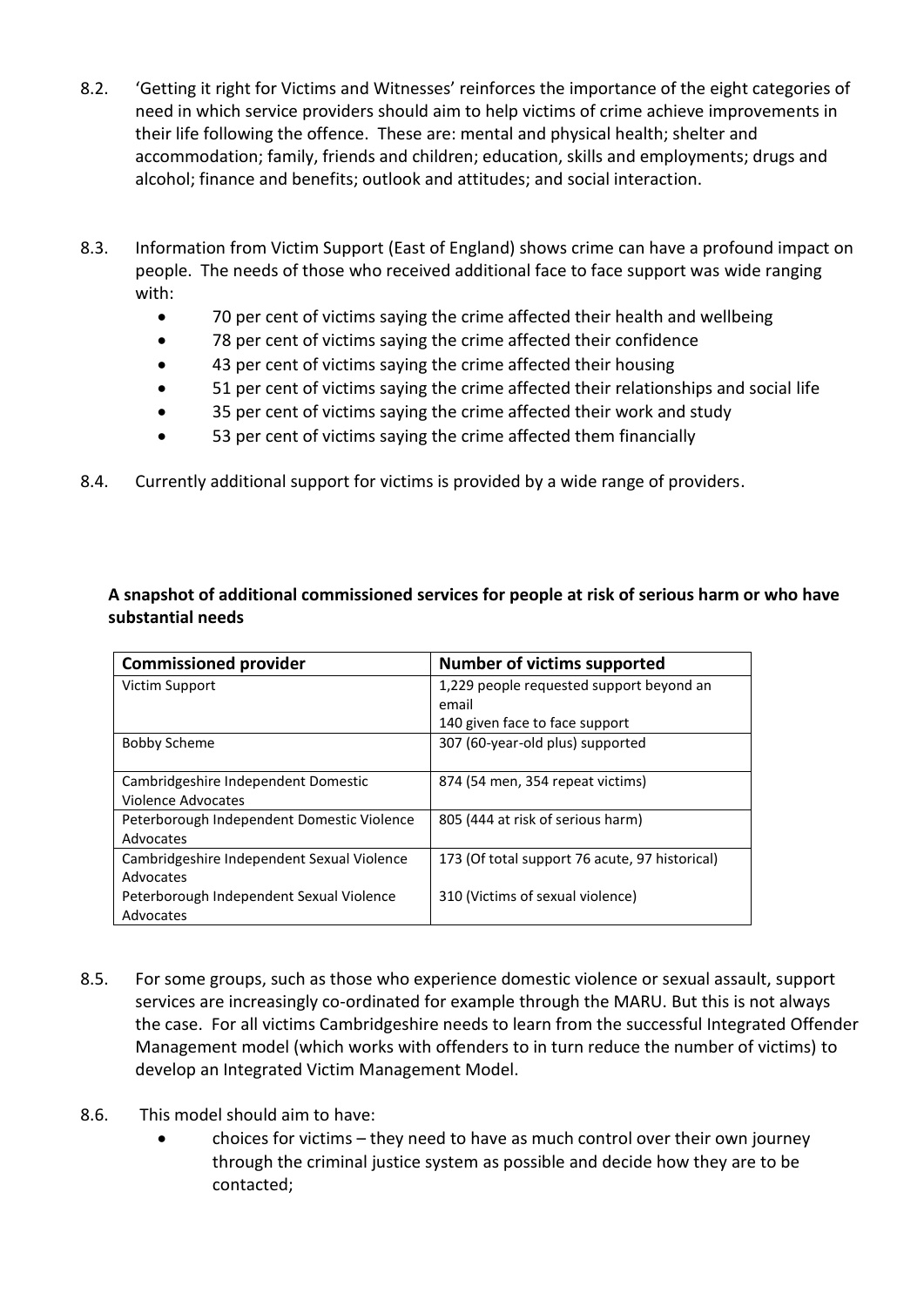- clear referral pathways, including those for specialist support services and advocacy, to access other mainstream services if these are required, e.g. drug and alcohol services, housing support, mental health;
- true joined up working and effective handovers between services as the individual needs of the victim change;
- equitable support regardless of age, disability, ethnicity, race, religion and belief, sex, sexual orientation, marriage and civil partnership, pregnancy or maternity;
- outcome-based performance measures to show how the support has enabled victims to cope and recover; and
- Resources to support, and assess the needs of, victims who choose not to report the crime to the police but still need additional help.

### **8.7 Actions**

- An inter-agency commissioning strategy is put in place which takes forward this vision. This must take into account the statutory obligations within The Code of Practice for Victims of Crime and the EU Directive on the Minimum Standards, Rights, Support and Protection of Victims of Crime (specifically Articles 8 and 9 – See Annex 2).
- Explore the development of an Integrated Victim Management Model.
- Creation of a clear one-page pledge for victims of crime in Cambridgeshire based on this vision.



### **9. Summary – The strategy for supporting people who are victims of crime in Cambridgeshire**

**Annex 1- Membership of the CCJB Victim and Witness sub group**  Office of the Police and Crime Commissioner Cambridgeshire Constabulary Cambridgeshire and Peterborough Probation Trust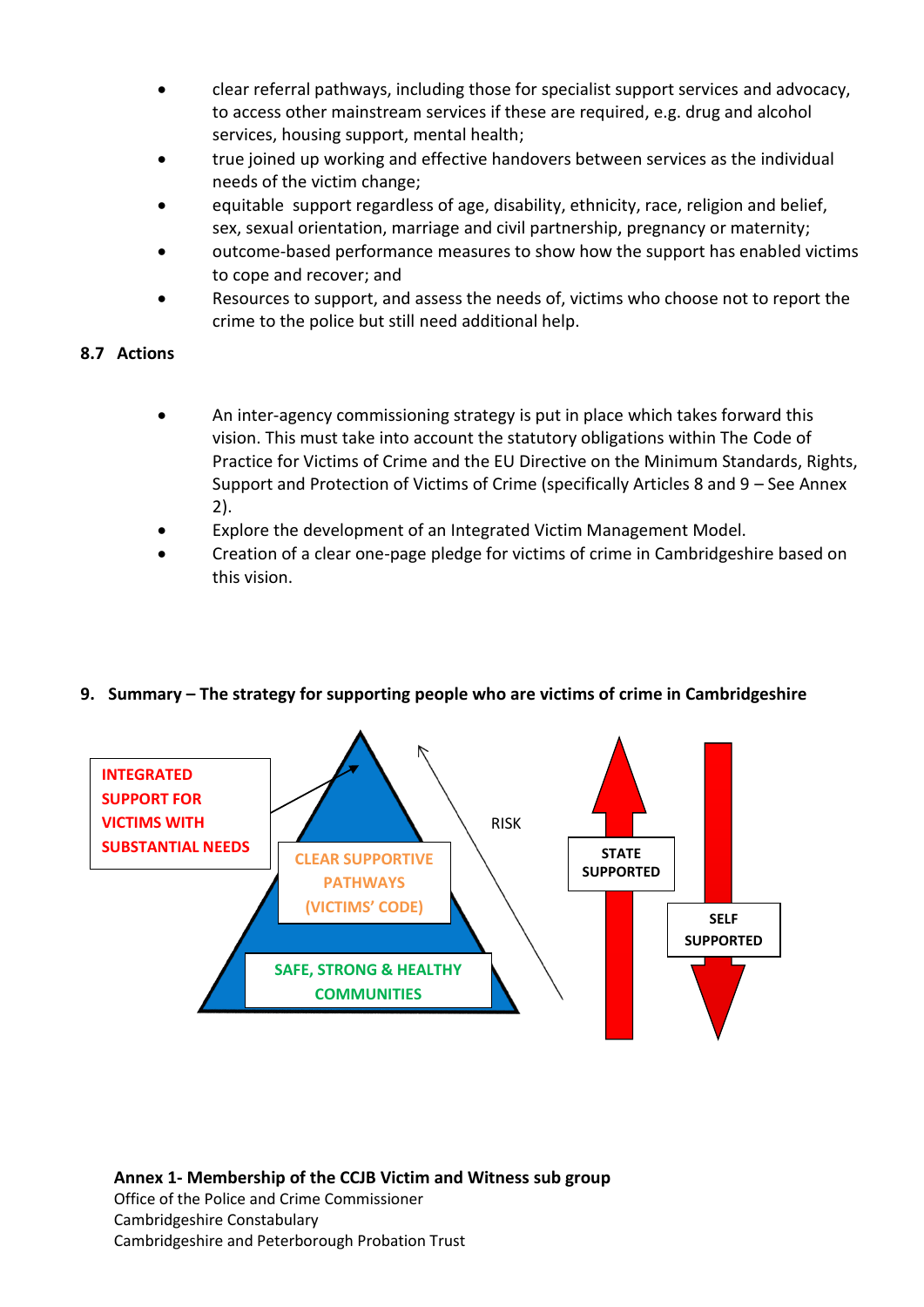Cambridgeshire County Council Peterborough City Council HM Courts Service Service Providers: Victim Support, Road Victims Trust, Neighbourhood Watch

This strategy recognises that members of the CCJB Victim and Witnesses sub group may not have direct influence over the agencies responsible for delivering the minimal standards of support laid down in the Code of Conduct for Victims of Crime. However those members representing 'responsible authorities', as defined by the Crime and Disorder Act 1998, can act as 'advocates for victims' and hold other agencies to account for their actions to support them, within the confines of Community Safety Partnerships.

## **Annex 2**

### *General support services*

Article 8 also says that Member States should take measures to establish specialist support services in addition to, or as part of, the more general victim support services which are offered. Services should be available to victims in accordance with their specific needs and to family members in accordance with their specific needs and the degree of harm suffered as a result of the offence committed against the victim. As with general support services, access to specialist support should not depend on whether the crime has been reported.

Article 9 describes what support services must, as a minimum, be provided and these are set out in a list. The list includes:

- information, advice and support relevant to the rights of victims including how to access national compensation schemes and the victim's role in relation to the trial;
- emotional and, where available, psychological support;
- advice on financial and practical matters including, unless available elsewhere, advice relating to the risk and prevention of re-victimisation, intimidation and retaliation.

Article 9 also provides that victim support services should pay particular attention to the needs of victims who have suffered considerable harm from a serious offence.

### *Specialist support services*

Article 8 also says that Member States should take measures to establish specialist support services in addition to, or as part of, the more general victim support services which are offered. Services should be available to victims in accordance with their specific needs and to family members in accordance with their specific needs and the degree of harm suffered as a result of the offence committed against the victim. As with general support services, access to specialist support should not depend on whether the crime has been reported.

Article 9 sets out what specialist support services should consist of as a minimum. These include:

- shelters or other interim accommodation for victims at risk of repeat victimisation, intimidation or retaliation;
- targeted support, including trauma support and counselling, for victims with specific needs such as victims of sexual or gender-based violence and victims of violence in close relationship.